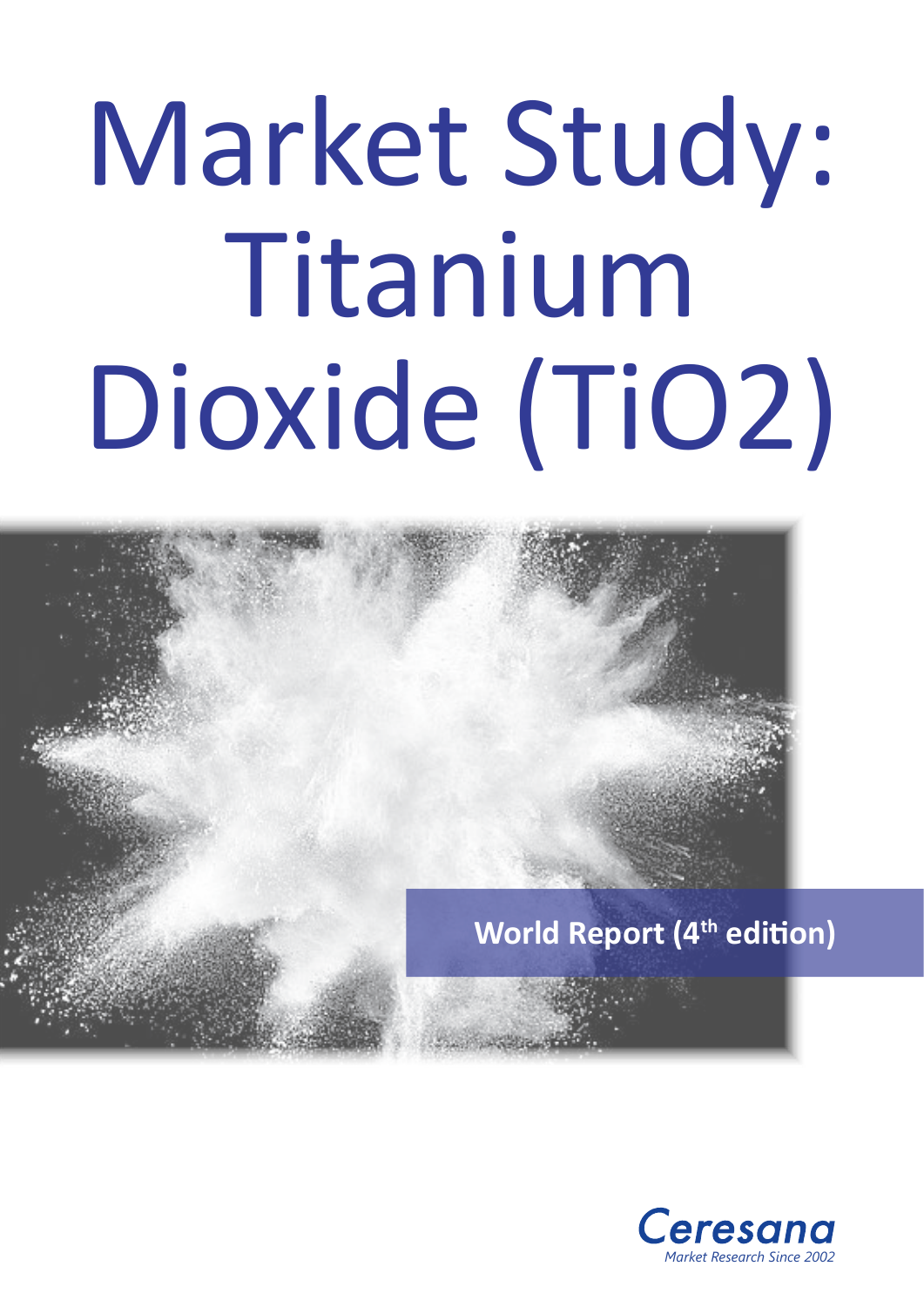

## **Ceresana – Your Partner in Market Research**

As one of the world's leading institutes for market research, we have been specializing in the areas mobility, chemicals, plastics, packaging, and industrial goods for the past 20 years.

10.000 customers have already benefited from our analyses and forecasts. You too can choose from our wide range of market studies to gain the knowledge base for your company success!

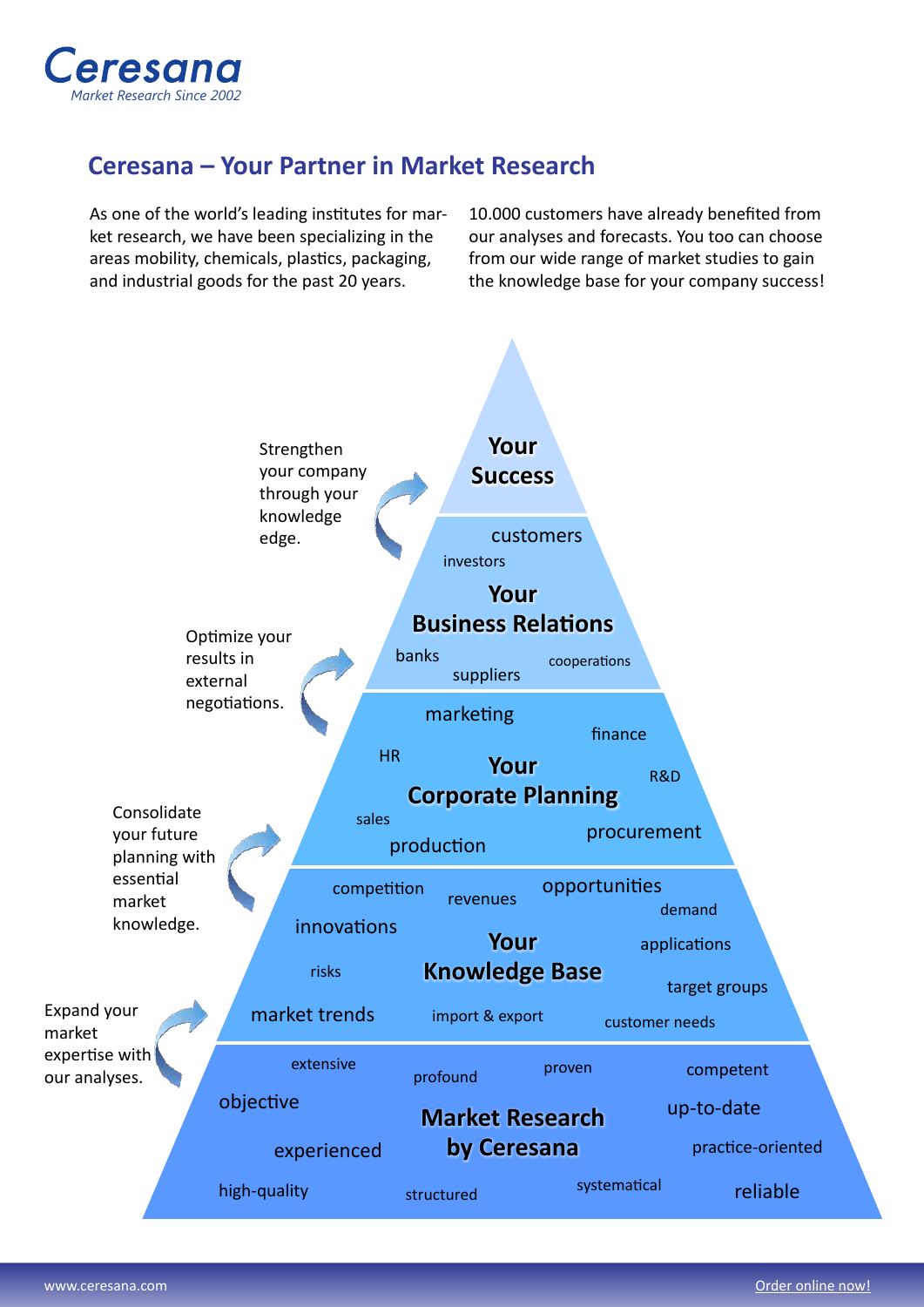**This brochure provides further information on the study "Titanium Dioxide (4th edition)"**

## **Table of Contents (1/2)**

**1 Market Data: Ilmenite, Rutile & Titanium Slag – World & Regions** 1.1 World 1.1.1 Demand 1.1.2 Revenues 1.1.3 Production 1.2 Western Europe 1.2.1 France 1.2.2 Germany 1.2.3 Italy 1.2.4 Norway 1.2.5 Spain 1.2.6 United Kingdom 1.2.7 Other Western Europe 1.3 Eastern Europe 1.3.1 Poland 1.3.2 Russia 1.3.3 Ukraine 1.3.4 Other Eastern Europe 1.4 North America 1.4.1 Canada 1.4.2 Mexico 1.4.3 USA 1.5 South America 1.5.1 Brasil 1.5.2 Other South America 1.6 Asia-Pacific 1.6.1 Australia 1.6.2 China 1.6.3 India 1.6.4 Japan 1.6.5 South Korea 1.6.6 Other Asia-Pacific 1.7 Middle East / Africa 1.7.1 Middle East 1.7.2 South Africa 1.7.3 Other Africa

## **2 Market Data: TiO2 Pigments – World & Regions**

2.1 World 2.1.1 Demand 2.1.2 Revenues 2.1.3 Production 2.1.4 Applications 2.1.4.1 Paints & Coatings 2.1.4.2 Paper 2.1.4.3 Plastics 2.1.4.4 Other Applications 2.2 Western Europe 2.2.1 Demand 2.2.2 Revenues 2.2.3 Production 2.2.4 Applications 2.3 Eastern Europe 2.3.1 Demand 2.3.2 Revenues 2.3.3 Production 2.3.4 Applications 2.4 North America 2.4.1 Demand 2.4.2 Revenues 2.4.3 Production 2.4.4 Applications 2.5 South America 2.5.1 Demand 2.5.2 Revenues 2.5.3 Production 2.5.4 Applications 2.6 Asia-Pacific 2.6.1 Demand 2.6.2 Revenues 2.6.3 Production 2.6.4 Applications 2.7 Middle East 2.7.1 Demand 2.7.2 Revenues 2.7.3 Production 2.7.4 Applications 2.8 Africa 2.8.1 Demand 2.8.2 Revenues 2.8.3 Production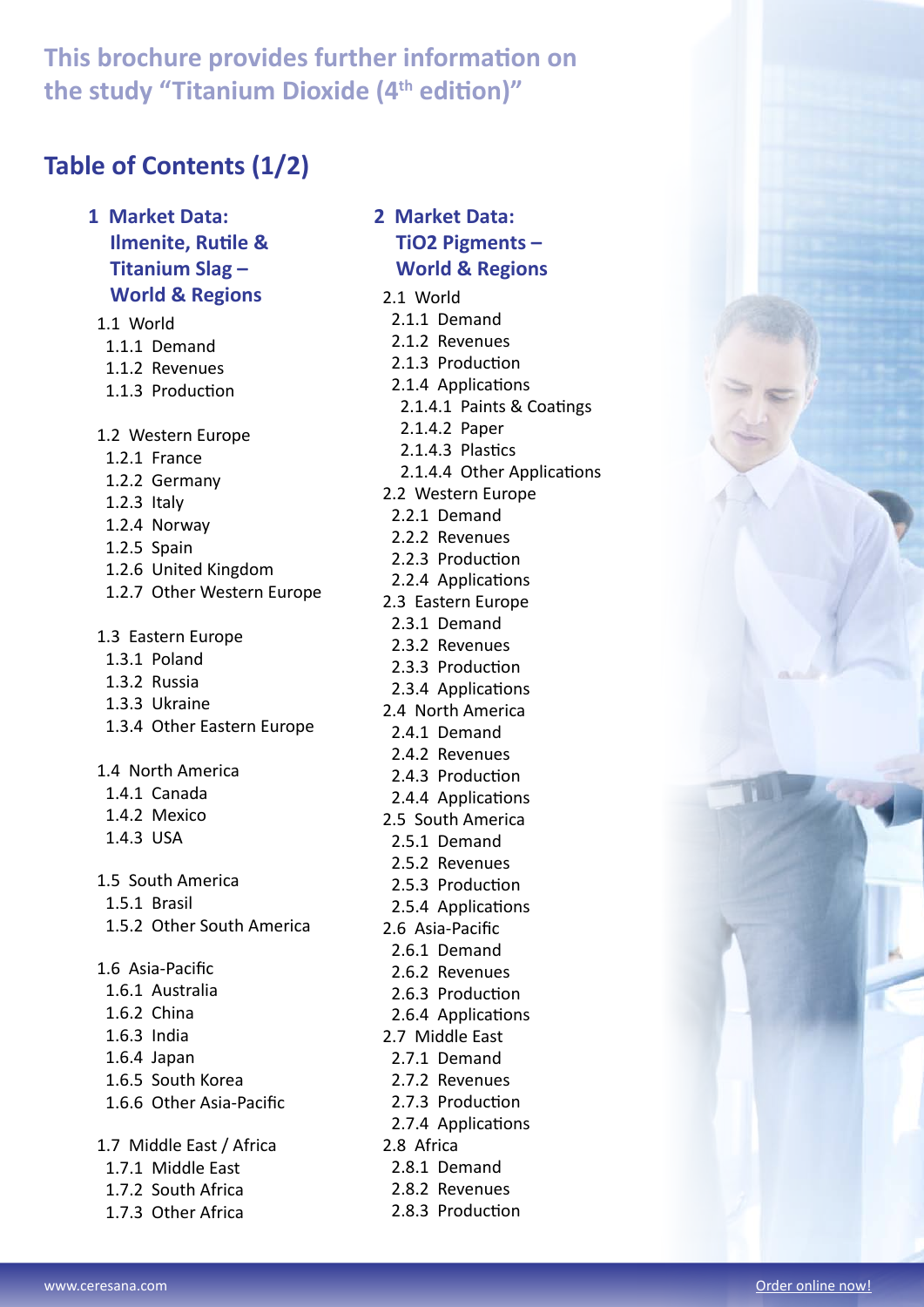

## **Table of Contents (2/2)**

#### **3 TiO2 Pigments – Countries**

**(For each country: revenues, production, import & export, and demand)**

- 3.1 Western Europe 3.1.1 France
- 3.1.2 Germany
- 3.1.3 Italy
- 3.1.4 Spain
- 
- 3.1.5 Spanien
- 3.1.6 United Kingdom

#### 3.2 Eastern Europe

3.2.1 Poland 3.2.2 Russia 3.2.3 Turkey 3.2.4 Other Eastern

Europe

- 3.3 North America 3.3.1 Canada 3.3.2 Mexiko
- 3.3.3 USA
- 3.4 South America
- 3.4.1 Brasilien
- 3.4.2 Other South America

#### 3.5 Asia-Pacific

- 3.5.1 China
- 3.5.2 India
- 3.5.3 Japan
- 3.5.4 South Korea
- 3.5.5 Other Asia-Pacific

#### **[4 Company Profiles\\*](https://www.ceresana.com/en/market-studies/ceresana-order-reading-samples.html)**

#### **4.1 Western Europe**

Germany (1 Producer) Ireland (1) United Kingdom (4)

#### **4.2 Eastern Europe**

Czechia (1) Poland (1) Slovenia (1) Ukraine (4)

#### **4.3 North America**  USA (3)

#### **4.4 Asia-Pacific**

Australia (4) China (20) India (6) Japan (4) South Korea (1) Sri Lanka (1)

#### **4.5 Africa**

Mozambique (2)



| <b>XXX</b><br>Tronox has xx% and xxx xx% interest in the operation site |                        |                        |  |  |  |  |  |  |
|-------------------------------------------------------------------------|------------------------|------------------------|--|--|--|--|--|--|
| <b>Production Site - TiO2 Pigment (current)</b>                         | Capacity (tonnes/year) |                        |  |  |  |  |  |  |
| Kwinana, Australia                                                      |                        | xxx.000                |  |  |  |  |  |  |
| $\ddotsc$                                                               |                        | $\ddotsc$              |  |  |  |  |  |  |
| <b>Total Capacity (current)</b>                                         |                        | xxx,000                |  |  |  |  |  |  |
| Production Site - TiO2 Pigment (planned)                                | Start-Up               | Capacity (tonnes/year) |  |  |  |  |  |  |
| <b>XXX</b>                                                              | 2024                   | $+xx.000$              |  |  |  |  |  |  |
| Total Capacity (2024)                                                   |                        | xxx,000                |  |  |  |  |  |  |
| <b>Production Site - Rutile (current)</b>                               |                        | Capacity (tonnes/year) |  |  |  |  |  |  |
| Australia                                                               |                        | xxx,000                |  |  |  |  |  |  |
|                                                                         |                        |                        |  |  |  |  |  |  |
| <b>Total Capacity (current)</b>                                         |                        | xxx,700                |  |  |  |  |  |  |
| Production Site - Rutile (planned)                                      | Start-Up               | Capacity (tonnes/year) |  |  |  |  |  |  |
| <b>XXX</b>                                                              | 2023                   | xx,000                 |  |  |  |  |  |  |
| Total Capacity (2023)                                                   |                        | xxx,700                |  |  |  |  |  |  |
| <b>Production Site - Ilmenite (current)</b>                             |                        | Capacity (tonnes/year) |  |  |  |  |  |  |
| <b>XXX</b>                                                              |                        | xxx,000                |  |  |  |  |  |  |
| $\ddotsc$                                                               |                        |                        |  |  |  |  |  |  |
| <b>Total Capacity (current)</b>                                         |                        | xxx,000                |  |  |  |  |  |  |
| Production Site - Ilmenite (planned)                                    | Start-Up               | Capacity (tonnes/year) |  |  |  |  |  |  |
| <b>XXX</b>                                                              | 2023                   | xxx,000                |  |  |  |  |  |  |
| Total Capacity (2023)                                                   |                        | xxx,000                |  |  |  |  |  |  |
| <b>Production Site - Titanium Slag (current)</b>                        |                        | Capacity (tonnes/year) |  |  |  |  |  |  |
| <b>XXX</b>                                                              |                        | xxx.800                |  |  |  |  |  |  |
| $\ddotsc$                                                               |                        | ä.                     |  |  |  |  |  |  |
| <b>Total Capacity (current)</b>                                         |                        | xxx,400                |  |  |  |  |  |  |
|                                                                         |                        |                        |  |  |  |  |  |  |

÷

\*Note: The profiles are assigned to the country in which the company or holding is headquartered. Profiles also include JVs and subsidiaries.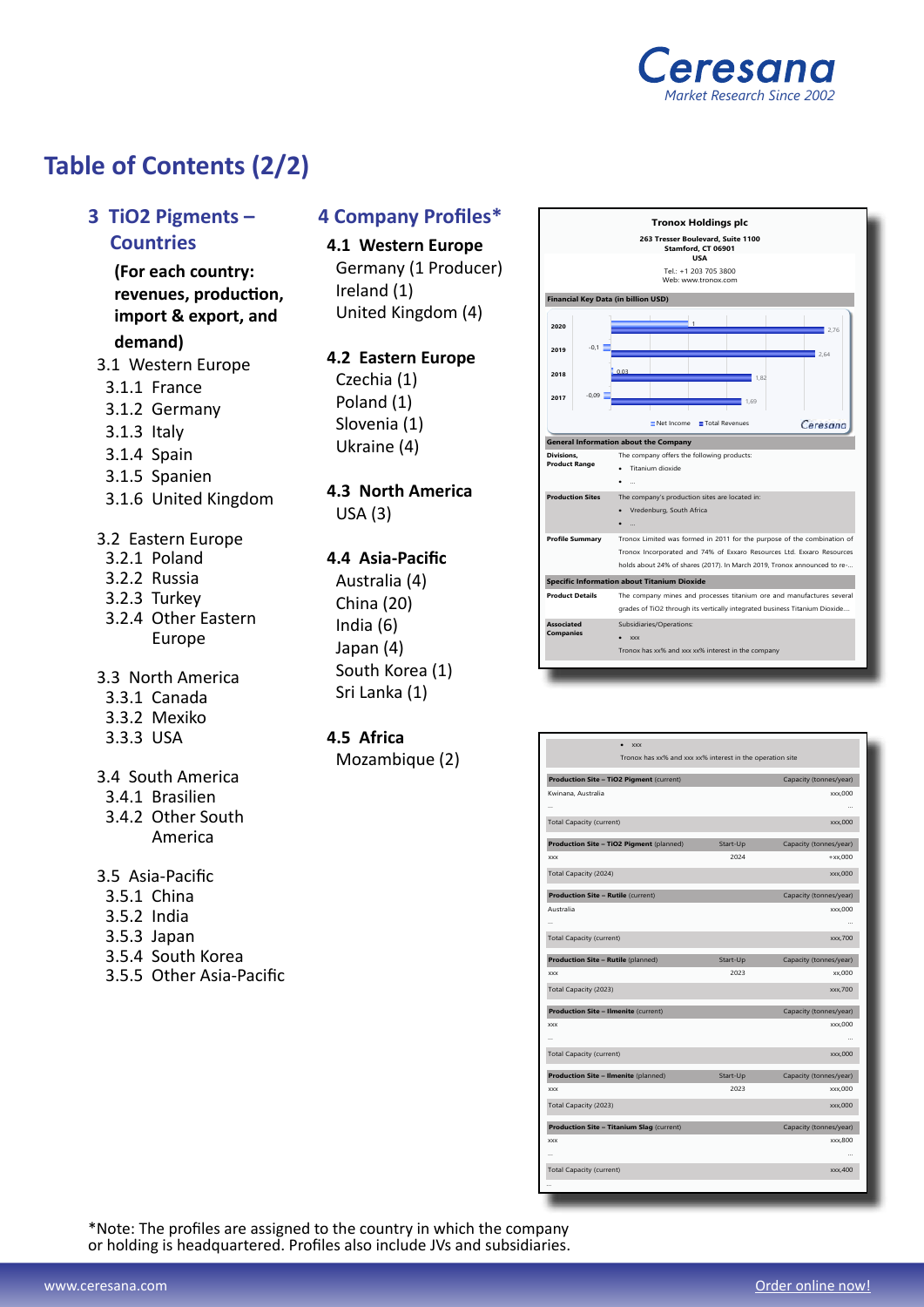## **Market Study: "Titanium Dioxide (4th edition)" 16 Countries, 54 Producers, 300 Pages, 78 Graphs, 205 Tables, 04/2022**

### **Summary**

**Chapter 1** offers an analysis of the world market for titanium dioxide raw materials: ranging from the naturally occurring source materials ilmenite and rutile, the intermediates titanium slag and synthetic rutile, to their respective areas of application. This chapter offers information regarding revenues, demand, and production according to each product type. Additionally, demand for raw materials is divided into the areas pigment production, other applications, and those quantities that are further refined into intermediate products such as titanium slag and synthetic rutile.

**Chapter 2** examines the most important application area of titanium dioxide: white pigments. Current data regarding the global development of revenues, demand, individual sales markets, and production are supplemented by forecasts for the titanium dioxide market up to the year 2030.

**Chapter 3** offers information regarding the markets for titanium dioxide in the 16 most important countries. In addition to import, export, supply and demand, the application of TiO2 pigments in each sales market is analyzed:

- Paints and coatings
- Paper•
- Plastics•
- Other applications

**Chapter 4** contains company profiles of the most important titanium dioxide manufacturers, i.e., the producers of titanium dioxide pigments, ilmenite, natural and synthetic rutile, and titanium slag. The useful index is structured according to contact data, revenues, profits, product palette, production sites, capacities, and a brief company profile. Detailed profiles are offered for 54 manufacturers, such as Group DF, Iluka Resources Ltd., Kenmare Resources plc, Kronos Worldwide Inc., The Chemours Company, Tronox Holdings plc, TiZir Limited und Venator Materials PLC.

#### **Market Data: Titanium Dioxide Pigments Countries**

- **3.1 Western Europe**
- **3.1.2** Germany

#### **3.1.2.1 Demand and Revenue**

Demand for pigments in Germany amounted to X tonnes in 2020. We expect demand to increase by an average growth rate of X% p.a. and to reach about X tonnes in 2030. Revenues generated with pigments amounted to about EUR X million in 2020. We expect an average increase of X% per year until 2030.



Graph: Demand for pigments in Germany from 2018 to 2030

In 2020, the application area paints and coatings accounted for the largest share of total demand for pigments. Demand in the area plastics is likely to develop the most dynamically at a rate of X% p.a.

| <b>Revenues</b>                                                                                                                                                                                    | 2018         | 2019             |                  | 2020 2021p 2022p 2023p 2024p 2025p 2030p |              |              |              |              |              | 2020-<br>2030     |
|----------------------------------------------------------------------------------------------------------------------------------------------------------------------------------------------------|--------------|------------------|------------------|------------------------------------------|--------------|--------------|--------------|--------------|--------------|-------------------|
| million USD                                                                                                                                                                                        | X            | X                | X                | X                                        | X            | X            | X            | X            | X            | X%<br>p.a.        |
| million EUR                                                                                                                                                                                        | X            | X                | $\mathbf{x}$     | $\mathsf{x}$                             | $\mathsf{x}$ | X            | $\mathsf{x}$ | X            | X            | X%<br>p.a.        |
| Table: Revenues generated with pigments in Germany from 2018 to 2030 in million                                                                                                                    |              |                  |                  |                                          |              |              |              |              |              |                   |
| USD and million EUR                                                                                                                                                                                |              |                  |                  |                                          |              |              |              |              |              |                   |
| in 1.000<br>tonnes                                                                                                                                                                                 | 2018         | 2019             |                  | 2020 2021p 2022p 2023p 2024p 2025p 2030p |              |              |              |              |              | 2020-<br>2030     |
| Paints and<br>Coatings                                                                                                                                                                             | X            | X                | X                | X                                        | X            | X            | X            | X            | x            | $X\%$<br>p.a.     |
| Paper                                                                                                                                                                                              | X            | X                | X                | X                                        | X            | X            | $\mathsf{x}$ | X            | X            | X%<br>p.a.        |
| Plastics                                                                                                                                                                                           | X            | X                | X                | X                                        | X            | X            | X            | X            | X            | X%<br>p.a.        |
| Other                                                                                                                                                                                              | X            | X                | X                | X                                        | $\mathsf{x}$ | $\mathsf{x}$ | $\mathsf{x}$ | X            | x            | X%<br>p.a.        |
| <b>Total</b>                                                                                                                                                                                       | $\mathbf{x}$ | $\mathbf{x}$     | $\mathbf{x}$     | $\mathbf{x}$                             | $\mathbf{x}$ | $\mathbf{x}$ | $\mathbf{x}$ | X            | $\mathbf{x}$ | <b>X%</b><br>p.a. |
| 3.1.2.2 Production and Trade<br>The German production volume for pigments amounted to about X tonnes in 2020.<br>This value is expected to increase by approx. X% p.a. to around X tonnes by 2030. |              |                  |                  |                                          |              |              |              |              |              |                   |
| in 1.000<br>tonnes                                                                                                                                                                                 | 2018         | 2019             |                  | 2020 2021p 2022p 2023p 2024p 2025p 2030p |              |              |              |              |              | 2020-<br>2030     |
| Production                                                                                                                                                                                         | X            | X                | X                | X                                        | X            | X            | X            | X            | x            | X%<br>p.a.        |
| Import                                                                                                                                                                                             | X            | $\mathsf{x}$     | X                | X                                        | $\mathsf{x}$ | $\mathsf{x}$ | $\mathsf{x}$ | $\mathsf{x}$ | X            | X%<br>p.a.        |
| Export                                                                                                                                                                                             | X            | X                | X                | X                                        | X            | X            | X            | X            | X            | X%<br>p.a.        |
| Demand                                                                                                                                                                                             | X            | $\boldsymbol{x}$ | $\boldsymbol{x}$ | $\boldsymbol{x}$                         | X            | X            | x            | x            | X            | <b>X%</b><br>p.a. |
| Table: Production, import, and export of and demand for pigments in Germany from                                                                                                                   |              |                  |                  |                                          |              |              |              |              |              |                   |
| 2018 to 2030                                                                                                                                                                                       |              |                  |                  |                                          |              |              |              |              |              |                   |
|                                                                                                                                                                                                    |              |                  |                  |                                          |              |              |              |              |              |                   |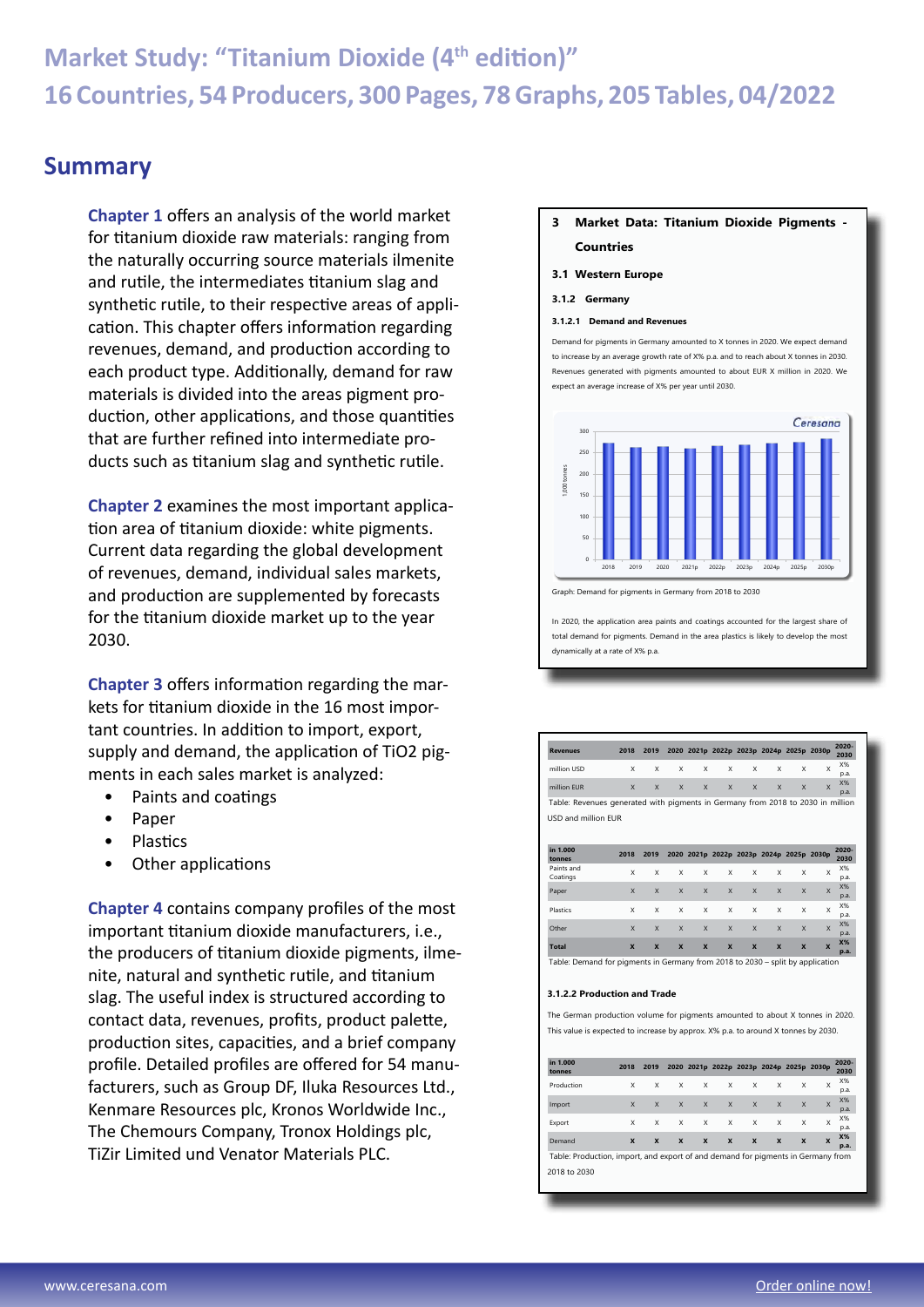## Your advantages at a glance

- 1. Adequately assess new projects, investments and product innovations with the newest information.
- 2. Gain a holistic insight into your industry – that way, you can plan and implement your strategies even more effectively.
- 3. Discover which markets hold the biggest opportunities for your company and thus gain a decisive competitive advantage.
- 4. Identify chances and risks early on  $-$  in upstream and downstream markets.
- 5. Benefit from the industry knowledge of our experienced team of experts
- 6. Draw on reliable forecasts on countries, application areas and products for successful business planning.
- 7. Strengthen your negotiation powers and gain new business partners.
- 8. Find out which global and regional developments influence supply and demand.

# Our studies are particularly useful for:

- Producers, processors, traders, suppliers, as well as engineering companies
- Associations, institutes, consultants, banks, investors, founders, freelancers, entrepeneurs, and service providers
- Executive boards, finance, business development, strategic planning, market research, marketing, sales, distribution, R&D, and procurement



# Thank you for your trust!

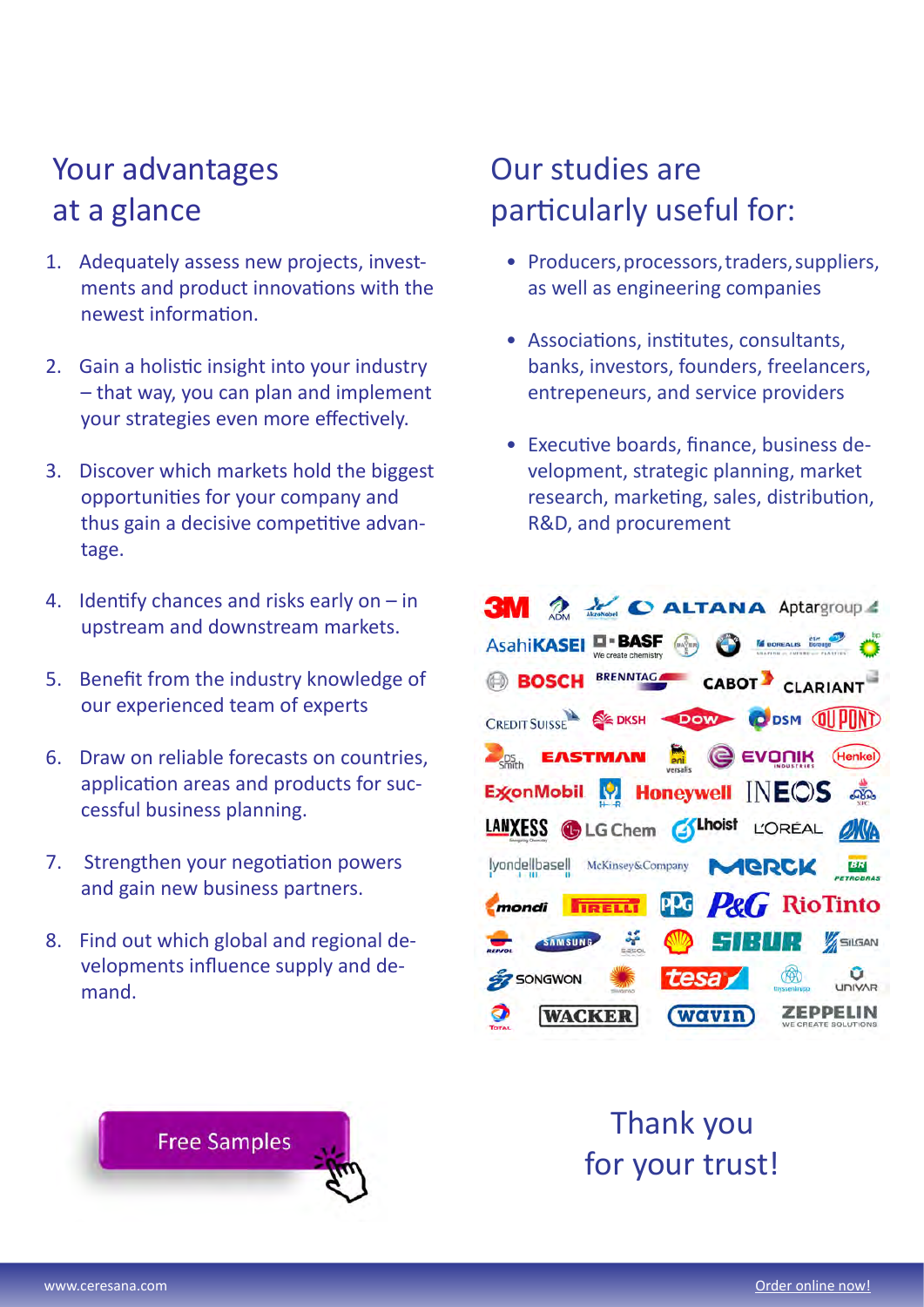





++49 7531 94297 0



info@ceresana.com



[www.ceresana.co](http://www.ceresana.com)m

If you have any questions, please do not hesitate to contact us.